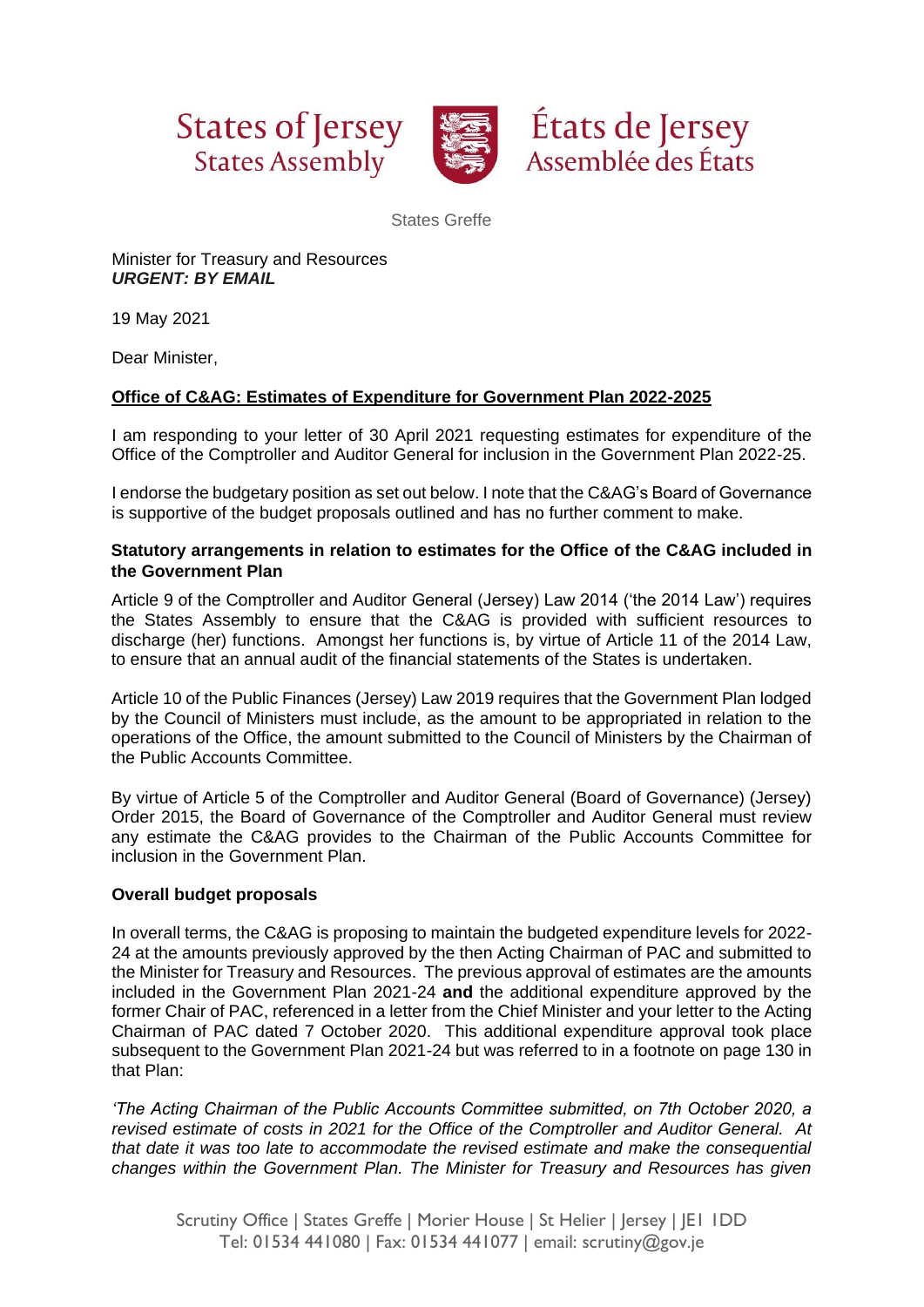*assurance to the Acting Chairman that she will make the additional funding required available in 2021 from the General Reserve.'*

The C&AG proposes a further inflationary uplift for the indicative expenditure for 2025.

The table below provides a reconciliation between the amounts included in Appendix 1 of your letter to me of 30 April 2021 and the previously agreed amounts:

|                                                                                                             | 2021    | 2022    | 2023    | 2024      | 2025<br>estimate |
|-------------------------------------------------------------------------------------------------------------|---------|---------|---------|-----------|------------------|
|                                                                                                             | £       | £       | £       | £         | £                |
| plan<br>Government<br>2021-24                                                                               | 870,000 | 888,000 | 910,000 | 932,000   | 932,000          |
| Additional cost of the<br>external audit of the<br>States of Jersey due<br>to change of auditors<br>in 2020 | 64,000  | 60,000  | 62,000  | 63,000    | 63,000           |
| Less: recharge to the<br>Security<br>Social<br><b>Funds</b>                                                 | (6,000) | (6,000) | (6,000) | (6,000)   | (6,000)          |
| Plus: additional cost<br>of auditor oversight                                                               | 15,000  | 15,000  | 16,000  | 16,000    | 16,000           |
| Revised<br>approved<br>estimate                                                                             | 943,000 | 957,000 | 982,000 | 1,005,000 |                  |
| inflationary<br>2025<br>uplift to be approved                                                               |         |         |         |           | 25,000           |
| <b>Final</b><br>revised<br>estimates                                                                        | 943,000 | 957,000 | 982,000 | 1,005,000 | 1,030,000        |

I would emphasise that the allocation of inflationary uplifts is essential in my view to the effective operation of the Office of the Comptroller and Auditor General in Jersey. The Office has significant contracts with inflationary increases built into the contracts. These include contracts for services from external auditors, key personnel and affiliates as well as other more general office related contracts.

### **Rebalancing – cost pressures and efficiency savings**

The Office operates to an already tight budget compared to other audit offices and, as demonstrated in the comparative data provided in our Annual Report, offers significant value for money for the services provided.

The following extracts from the C&AG's draft 2020 Annual Report provide more context for you in respect of the value for money of the Jersey Audit Office compared with other audit offices: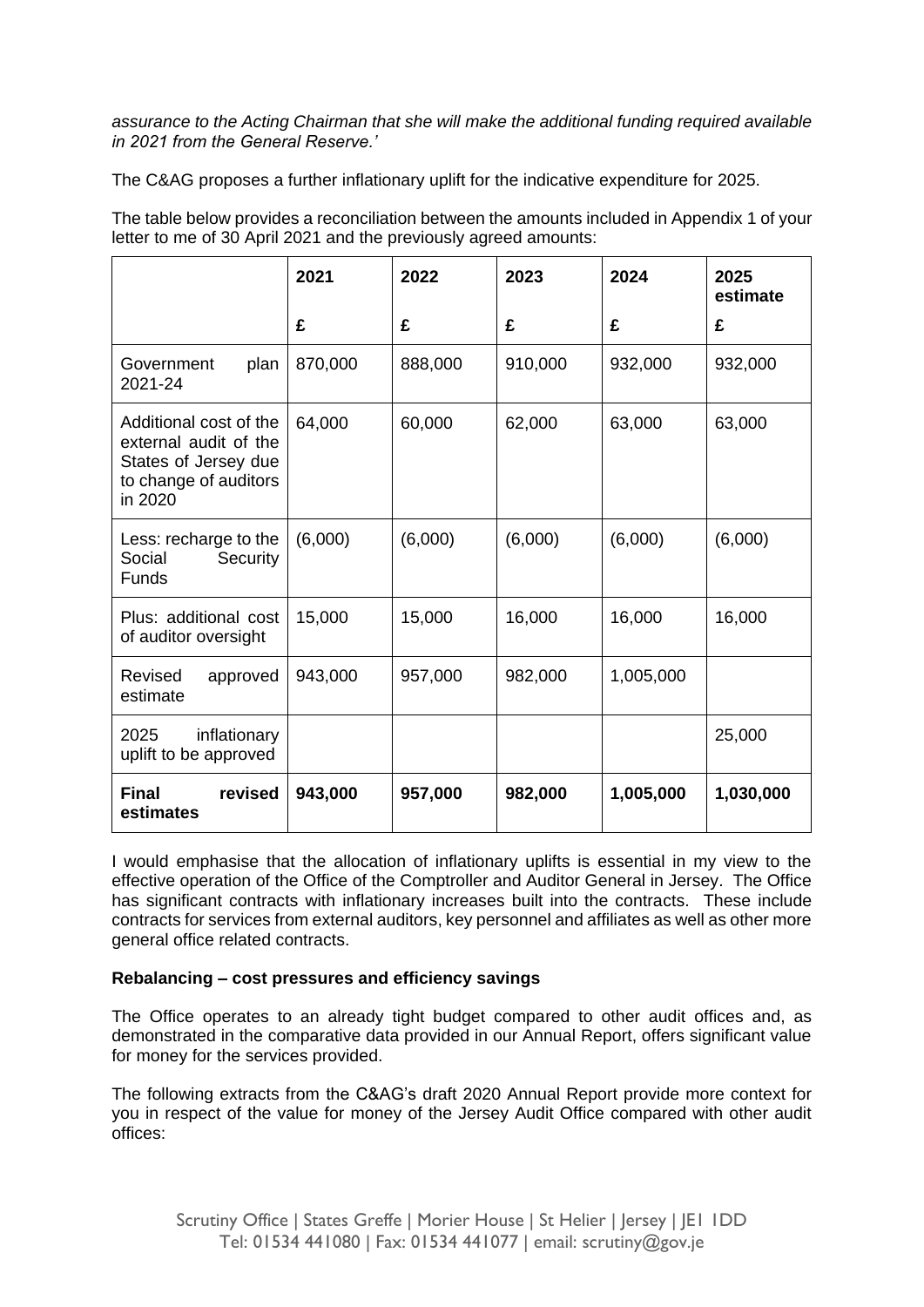#### *Comparing performance with other audit offices*

*The C&AG has compared the performance of the JAO with other audit offices (see Exhibit 14). The group comprises seven audit offices from British Overseas Territories, Canadian provinces, Australian states and territories and an independent country, with populations ranging from 64,000 to 540,000. This is the same comparator group as used in each of our annual reports from 2017.*

*There are limitations in making comparisons because of differences in the responsibilities of the audit offices, their business models, prevailing costs in the economy, budgetary arrangements and applicable accounting frameworks. However, the overall message is consistent with those from previous years and remains that the cost of the JAO as a proportion of government is low and the JAO provides a significant volume of reports to the States Assembly at comparatively low cost.*





Scrutiny Office | States Greffe | Morier House | St Helier | Jersey | JE1 1DD Tel: 01534 441080 | Fax: 01534 441077 | email: scrutiny@gov.je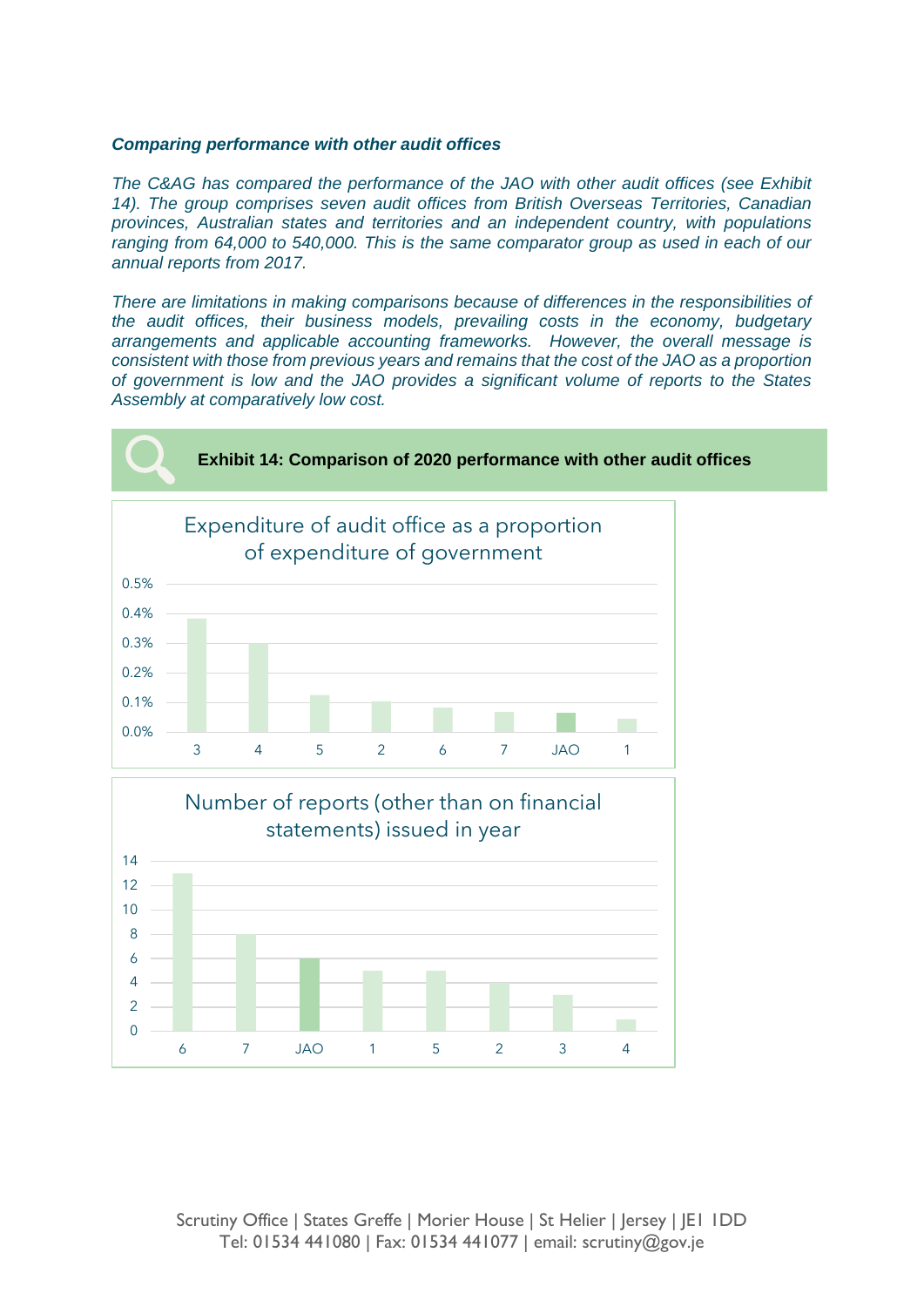

*Source: JAO analysis*

During the Government Plan period, the Office of the Comptroller and Auditor General faces continued cost pressures. These include the following specific items:

- Hired services –the C&AG uses the services of affiliates to undertake work on her behalf. During 2020 she undertook a procurement exercise to refresh the pool of affiliates, which now offers an enhanced range of skills (such as IT and cyber skills) but at higher day rates.
- Costs of travel the cost of each visit to the Island has increased due to a revised travel policy for the Office requiring those who travel to the Island to undertake predeparture PCR tests. In addition, the costs of air travel and hotels have increased. The Office will continue to embrace the benefits of remote working and use of technology that we have seen during the COVID-19 pandemic as well as ensuring an appropriate presence is maintained on the Island. The C&AG has also been considering ways in which the carbon footprint of the Office can be reduced. The changes that both of these will bring to her ways of working could result in fewer flights but longer visits to the Island when visits take place. The cost of overnight hotel accommodation is often greater than the cost of a flight and this could result in an upwards cost pressure.
- Delivering effective support to the Public Accounts Committee the PAC has set an ambitious work programme for 2021. In order to support the PAC effectively, the Office is investing more time in preparation for and attendance at PAC meetings and subgroup meetings
- Website costs prior to 2020 it was a number of years since the Office invested in its website presence. Whilst some investment was made in 2020, there is a need for further investment in the website to make it more interactive for users and to bring it up to the standard we see in other comparable audit offices. For example, many audit offices publish short videos on their website each time they issue a report.

Despite the cost pressures I have noted above, the C&AG is not suggesting an increase in overall budgeted expenditure for the Office other than the assumption that an appropriate allocation will be made to cover general inflationary pressures in 2025 as it has been in the period 2021-24. She is confident she can make further efficiencies in the way in which her Office works through a greater use of technology. Her intention is to seek to use these efficiencies to balance off the majority of the other cost pressures outlined above.